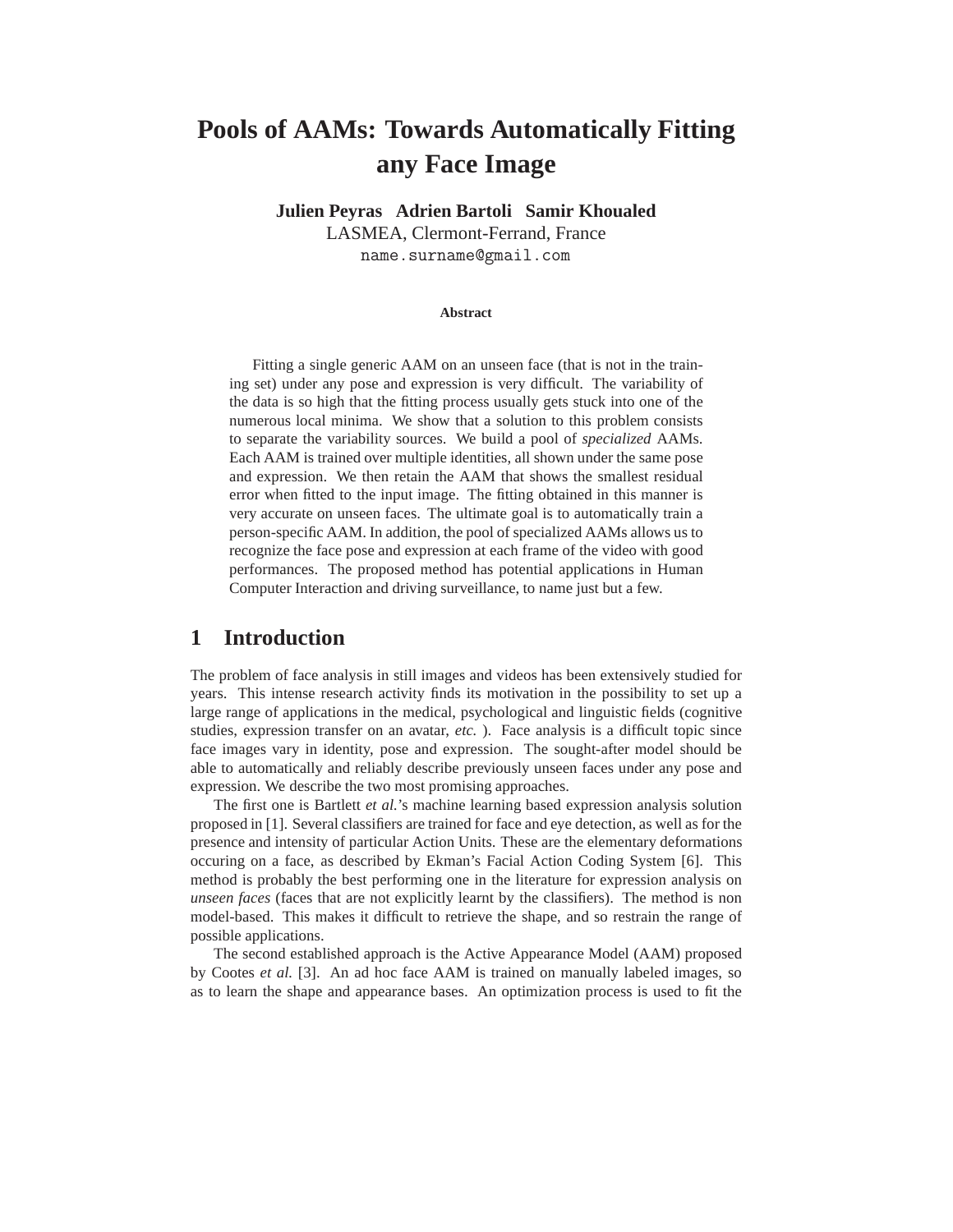AAM on an input image: the shape and appearance coefficients of the model are tuned until the model instance matches the input picture. Retrieving the face shape is important for many video post processing systems. Obviously the performance of such systems is directly related to the quality of the face shape description, *i.e.*, the fitting accuracy is crucial.

As Gross *et al.* [7] first pointed out, it is important to distinguish between two situations, providing two different kinds of achievable fitting accuracy:

- the *person-specific* context, where the fitted face has been explicitly learnt by the model. The fitting accuracy is usually very good in this context, and reliable for post processing systems. In [8], Lucey *et al.* use person-specific AAMs to retrieve the face shape and successfully classify facial deformations into Action Units.
- the *person-generic* context, where the fitted face is not in the training set. As first shown by Gross *et al.* in [7], the fitting process is much harder than in the personspecific context. In [10], Peyras *et al.* showed with carefully chosen experiments that fitting an unseen face with an AAM is much less accurate than fitting a face that belongs to the set of images used to train the model. They explained the reason for this: in the generic context, the appearance counterpart of the model cannot fully explain the appearance of the face in the input image. As an unfortunate consequence, the minimum error of the cost function corresponds to a biased position of the model. Even when initialised in the best possible position (the ground-truth shape), the AAM drifts away.

The problem of fitting unseen faces is a corner-stone for an extended amount of applications. As of today, no method have proven able to accurately fit previously unseen faces under a wide range of poses and expressions. AAMs appear to provide an interesting basis to face this problem. One could think that adding more training data would increase the ability of the model to generalize to unseen faces. Indeed, this ability increases with the amount of training data. In practice however, the higher complexity of the AAM makes its fitting unreliable because this induces numerous local minima in the cost function. In other words, the model is so flexible that it 'explains' spurious non face solutions in the image. As a consequence, the solution for reliable and accurate fitting must combine these two contradictory conditions:

- the complexity of an AAM must be kept as low as possible so as to preserve a large convergence basin and be able to find the global cost minimum,
- the range of face images that the AAM can explain must be large, so that the global cost minimum matches the sought after solution.

The first condition is satisfied by limiting the size of the training set while the second one requires to expand the training set. To bypass such a contradiction, we propose to separate the sources of variability within the training data. Instead of considering the face as an object that varies in identity, pose and expression, we see it as a collection of objects that vary in identity only: each object has a constant pose and expression. In this view, an AAM must model only one of the three sources of variability: identity, so as to fit a variety of unseen faces under the same pose and expression. We say that such an AAM is *specialized* to a particular pose and expression pair. To deal with many poses and facial deformations, we train a *pool of specialized AAMs*.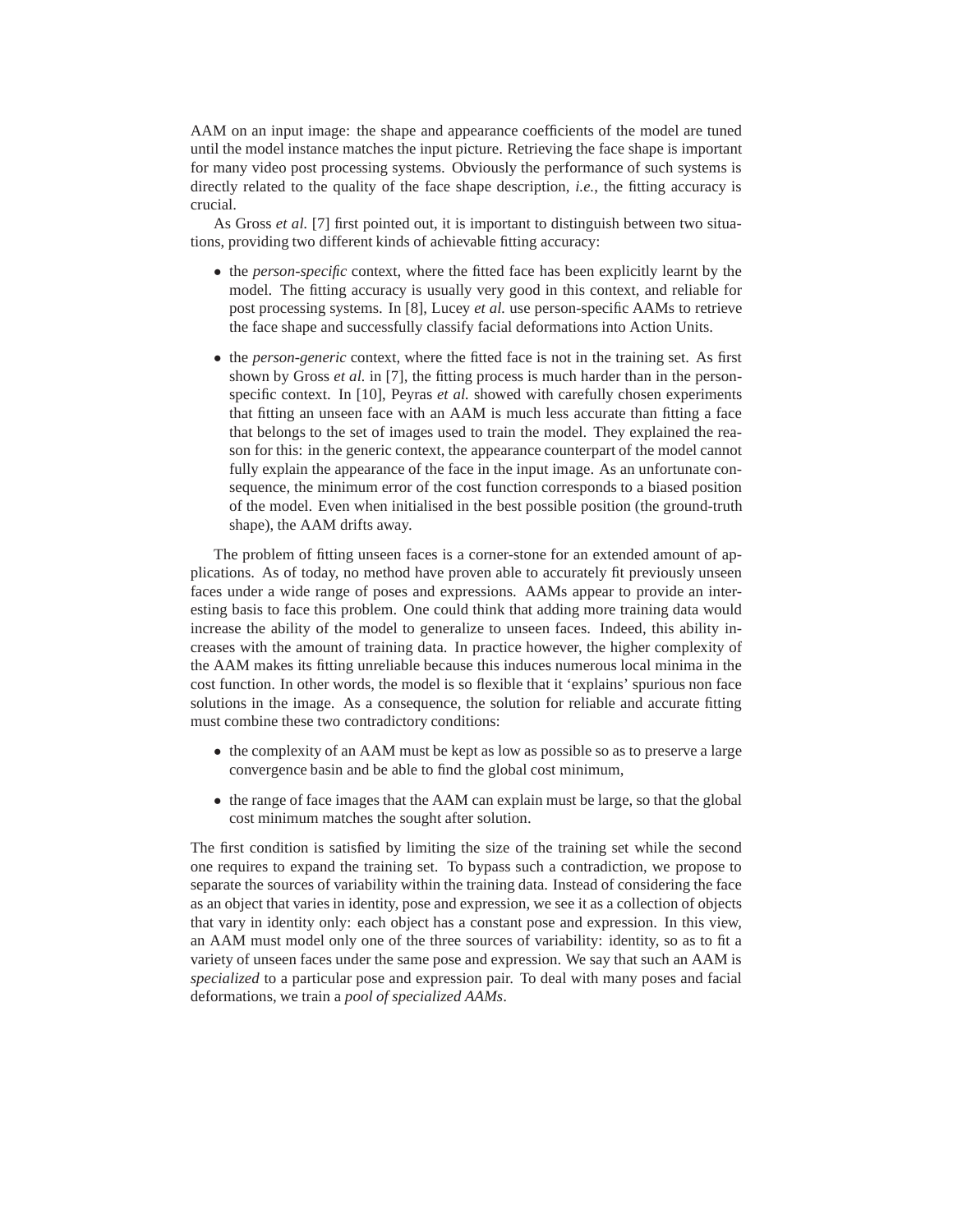**Contribution.** We showed in [10] that fitting an unseen face with local models increases the generalization ability and the fitting accuracy in comparison to global models covering all facial features. The fitting bias is reduced to a point where the fitting accuracy on unseen faces is equivalent to the accuracy of manual labels. Following this insight, we design two categories of specialized AAMs that locally model the face: the *upper AAMs*, built to fit the eyes and eyebrows, and the *lower AAMs*, designed to fit the mouth. This also presents the advantage to model separately the possible combinations of facial deformations. Our strategy consists to run all upper and lower AAMs on one input picture. For each category we keep the AAM presenting the smallest residual error. This AAM is expected to be the most accurately fitted on the face, and should represent the current pose and expression of this face. Consequently, we expect our method to automatically provide accurate labels on unseen faces under varying expression and pose, and also to correctly classify the pose and expression at any frame of a video. The process is presumably slow and costly. This is often not a limitation: the long off-line training is performed only once, on a video of a person who frequently uses the device at hand. As an example, communication with personal-computers and car driver monitoring systems can be equipped with this technology. As two important contributions, we show that:

- good fitting accuracy, good robustness to position perturbation and high classification rates are obtained,
- the obtained labels can be used to automatically train a person-specific AAM, which is able to fit the face and classify its expression in real-time.

**Organization.** Section 2 reviews the literature and introduces the AAMs. Section 3 presents the specialized AAMs and the pose and expression database we have used to perform our experiments. In section 4 we show experimental results on still images in a leave-one-identity-out fashion, and on a video where an unseen person displays a series of poses and expressions. We compare the performance of the specialized AAMs against the classical AAM learning all data. Section 5 gives a conclusion and our perspectives. The good fitting results of the specialized models will allow us to build a person-specific AAM for real-time tracking and pose and expression classification on the just-learnt person.

# **2 Background**

#### **2.1 Previous Work**

The concept of fitting several models is not new: Cootes *et al.* used one model for each face pose in [4]. However, despite the advantages it presents, this solution were not pursued afterward.

The AAM is not the unique face fitting solutions in the literature. We review some others. Cristinacce *et al.* proposed a competitive template matching solution called *Constrained Local Models* in [5], which were further studied by Wang *et al.* in [11]. This solution exhibits better fitting results than AAMs. Note that these methods can be embedded as the specialized models in our framework. Indeed, pools would increase the discriminability between correct and wrong alignments, which is an important ability when aligning objects with a very high and complex range of variability.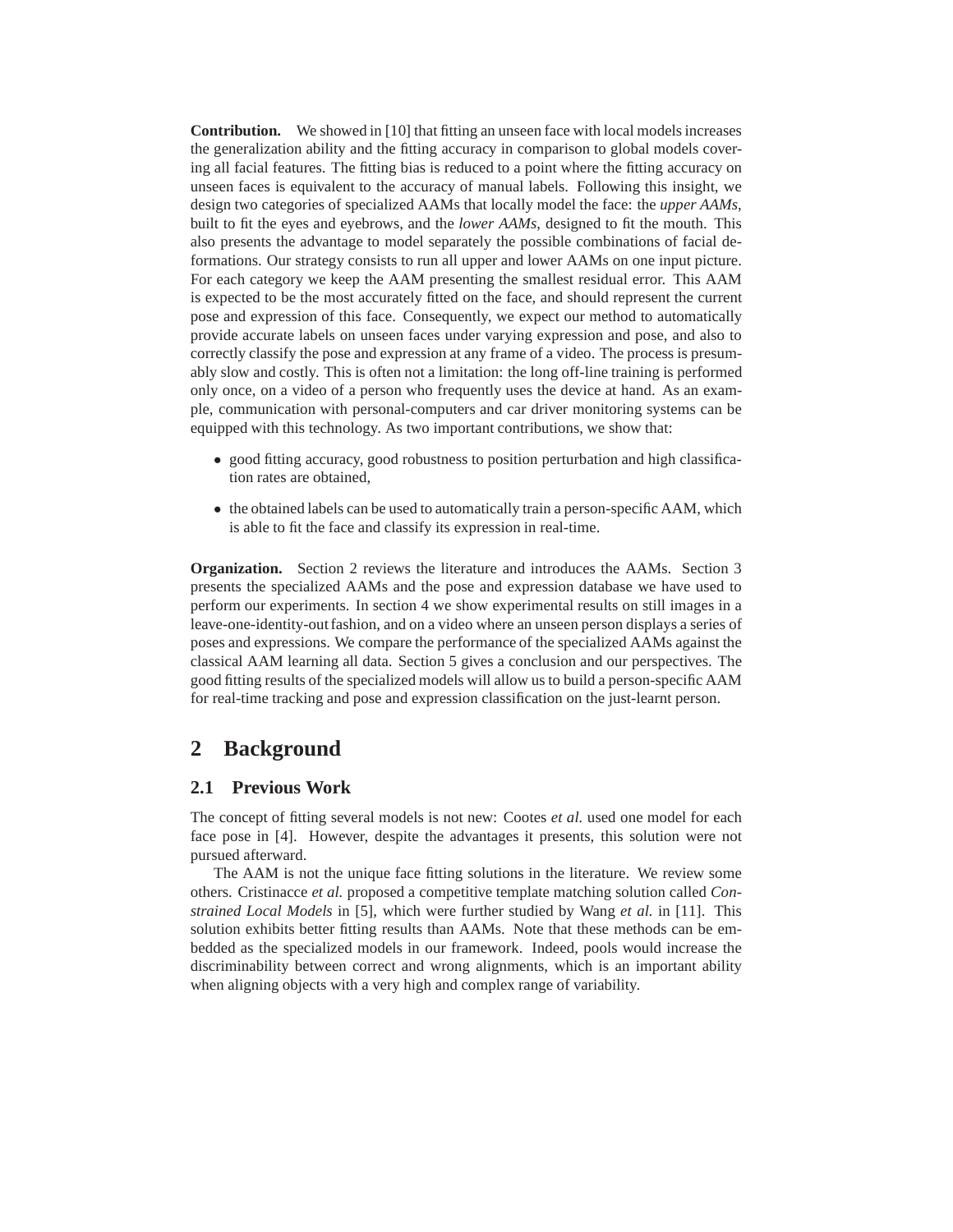The 3DMM (3D Morphable Model) presented by Vetter *et al.* in [2] can recover the 3D structure of a face from a single picture. This model is too heavy to automatically and reliably fit faces under any pose and expression. Here too, the specialization of multiple 3DMMs could be help to improve the results.

#### **2.2 Background on the AAM**

An AAM combines two linear subspaces, one for the shape and one for the appearance. They are learnt from a labeled set of training images [3]. A certain percentage of the whole training set shape and appearance variance is kept. As a rule of thumb, [10] showed that keeping 60% shape variance and 100% appearance variance is 'optimal' in the persongeneric context. We therefore keep 60% shape and 95% appearance variance, so as to keep the AAM size reasonable.

Fitting an AAM consists to find the shape and appearance instances that make the residual error between the image and the synthesized model as small as possible. We use Baker and Matthews' optimization framework [9] with the *Simultaneous Inverse Compositional Algorithm*.

# **3 A Pool of Specialized AAMs**

#### **3.1 The Concept**

In [10], both global and local models are specialized on the frontal pose and neutral expression. Since stuffing various poses and expressions into a single AAM spoils its fitting performance, we extend here the concept of *specialized AAM*. The idea is to build a pool of AAMs, each being specialized on a particular pose and expression pair. The whole pool would then encompass a continuum of poses and expressions.

Each specialized AAM is built over *N* different identities, giving the AAM a certain ability to explain unseen faces. Unfortunately, none of the publicly available face databases present a large range of facial deformations under several head poses and an homogeneous illumination. For this reason, we had to build our own pose and expression database that we present in the rest of the section.

#### **3.2 The Pose and Expression Database**

Our current database has 15 identities taken under 3 views (frontal,  $10^{\circ}$  and  $20^{\circ}$  in azimut) displaying 21 facial (upper or lower) deformations. We kept the illumination homogeneous. All pictures (63 per identity) were manually labeled thoroughly to maximize the label accuracy. Taking pictures and labeling them represents about 3 hours of work per identity. The facial deformations we use are showed in figure 1. Figure 2 shows a sample of people from the database.

It is obvious that more people, more poses and more deformations could be included in the database to fit more unseen people under a less restricted amount of poses and expressions. However one faces several difficulties:

• it is *time consuming and tedious* to label images with high accuracy, as this present study requires.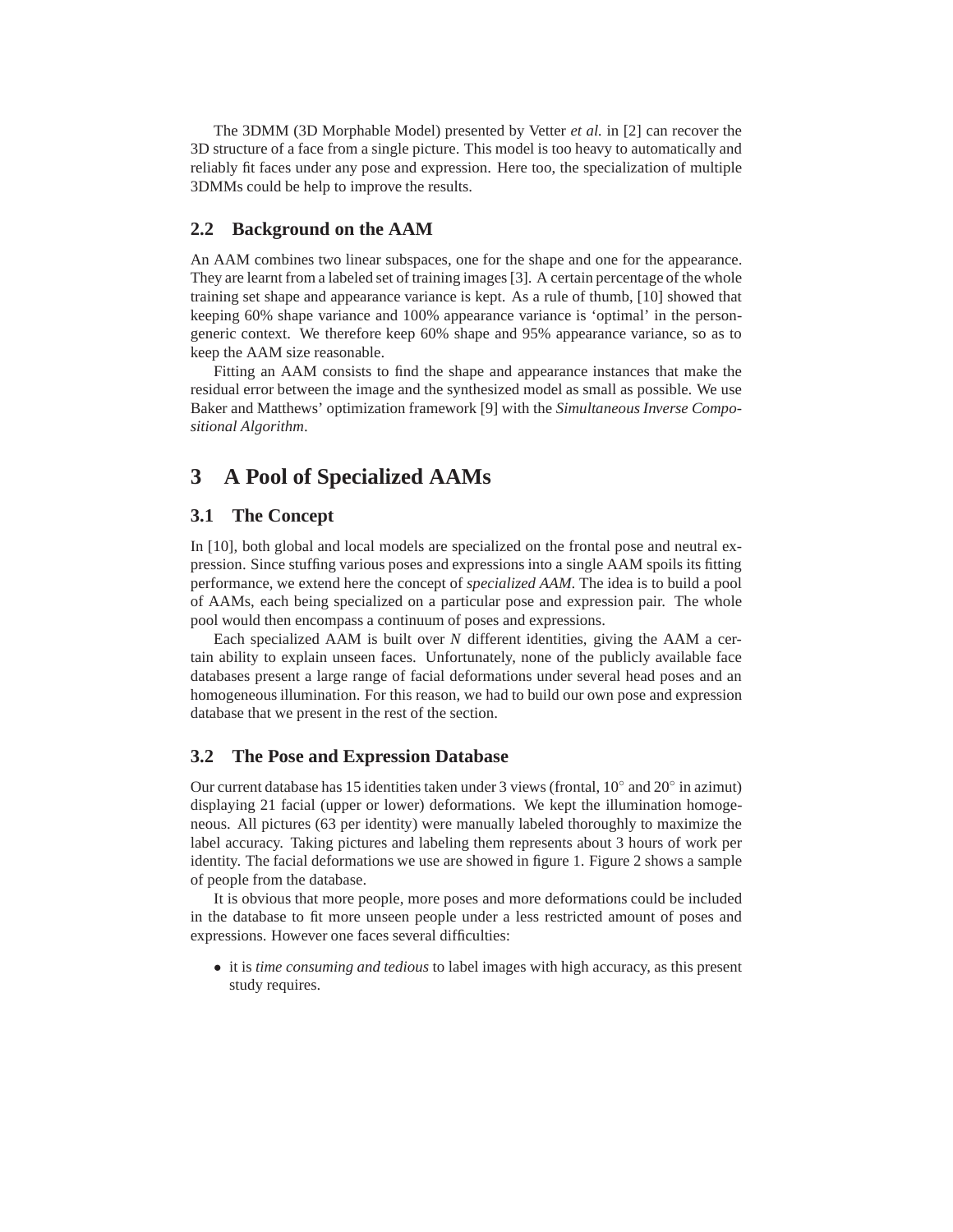

Figure 1: Facial deformations represented in the database. The manually placed landmarks represent the vertices used for training or fitting (for testing purposes). The deformation number is indicated on top of each of the thumbnails. Each deformation is meant to represent some Action Units or a particular combination of them [6].



Figure 2: 5 of the 15 identities of the database for all poses and deformation n◦5.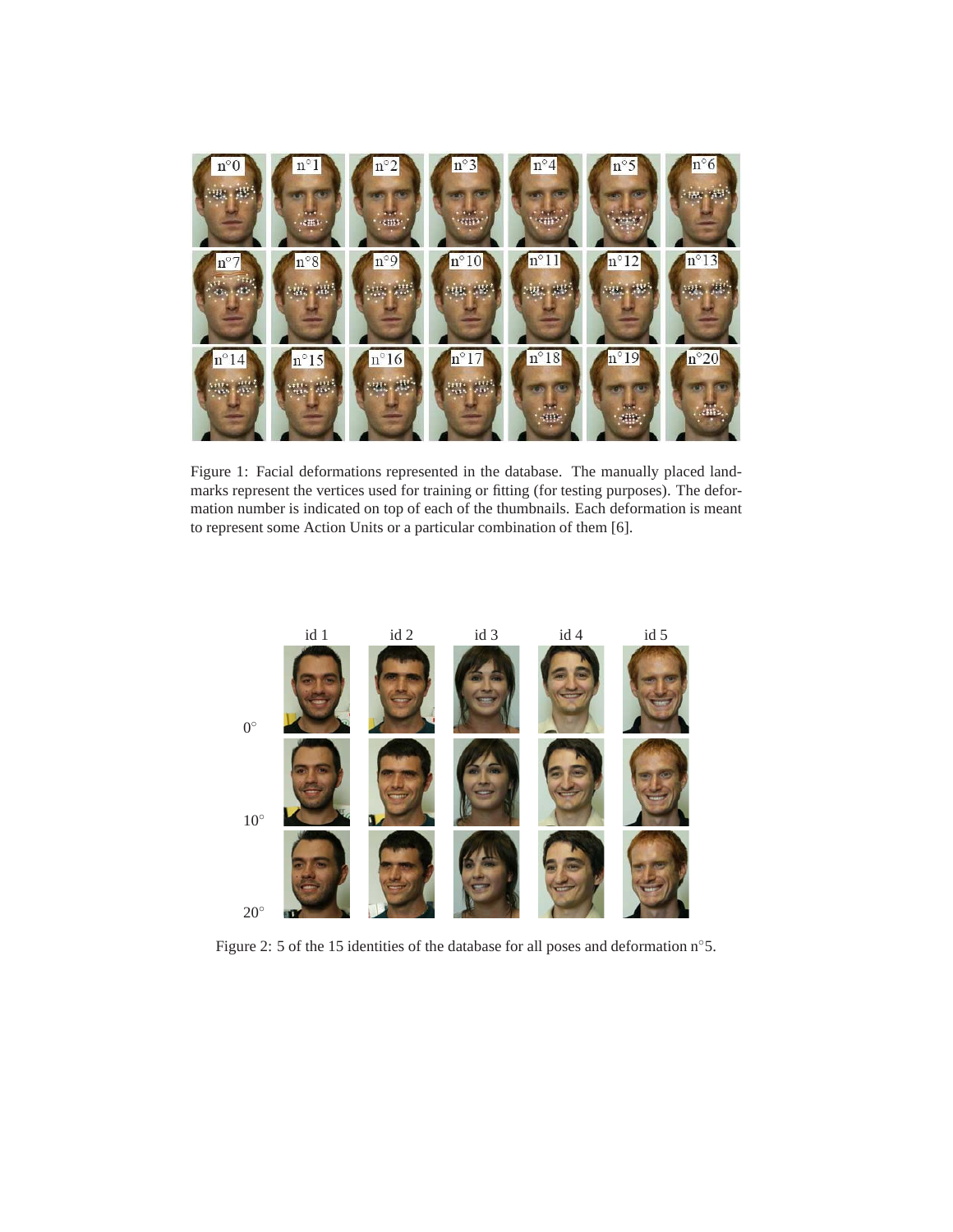- the *appearance and deformation* of faces are *wide-ranging*. The set of people forming the database must capture this diversity, in quality and quantity.
- the *quality of the deformations is very important* to prevent from badly defined deformation classes and their possible overlaps. The selected people composing the database should therefore be actors or possess some particular talents to perform facial deformations on demand.

# **4 Evaluation and Tests**

### **4.1 Leave-One-Identity-Out Test**

The test consists to train a pool of specialized AAMs on *N* identities and to operate the fitting on one of the remaining faces. In this way, the identity we fit is unknown from the AAMs. We perform this leave-one-identity-out test 15 times. *N* can at most be 14. For each test identity, 63 images (21 expressions under 3 poses) must be fitted with all upper or all lower specialized AAMs. For each image, we run all AAMs and keep as the winner the one that makes the smallest residual error at convergence, after 30 iterations. Our goal is to assess the two following points:

- the *fitting accuracy*, *i.e.*, the quality of each label position on the face at convergence: we measure it by comparison with manual labels taken as a reference,
- the *basin of convergence*, *i.e.*, the ability to cope with perturbed initializations,
- the *classification rate*, *i.e.*, the frequency of correct correspondence between the pose and expression of the winning AAM and the true pose and expression.

From the first and second observations we will see whether our solution allows one to automatically label a sequence showing an unseen face. From the third observation, we will see if such a sequence can also be automatically labeled in terms of pose and expression.

#### **4.1.1 Fitting Accuracy and Convergence Basin**

To score the fitting accuracy of the winning AAM on a test image, we normalize the coordinates of the manual labels (taken as a reference) in scale. This makes the external eye *resp* mouth corners distant by 100 *resp* 80 pixels for the upper *resp* the lower model. The scale value used to normalize the reference shape is also applied to the winning AAM's shape. We consider the accuracy error to be the mean euclidean distance between the labels of the reference and the fitted shape.

The top of figure 3 shows that the fitting accuracy of specialized models increases with the number *N* of identities learnt by the specialized models. This accuracy is however lower than the accuracy of the single learn-all-data AAM. This holds when the models are very well initialized, using the manual labels. On the other hand, bottom of figure 3 shows that the specialized models are more robust than the single model to initial perturbations and more often converge to the correct solution. This is a suitable property for tasks like tracking: in video sequences, the geometric discrepancy between the frames can be large and the fitting function must present a steep and large basin of convergence to ensure the model to find a correct solution in any frame. A test on a video is performed in §4.2.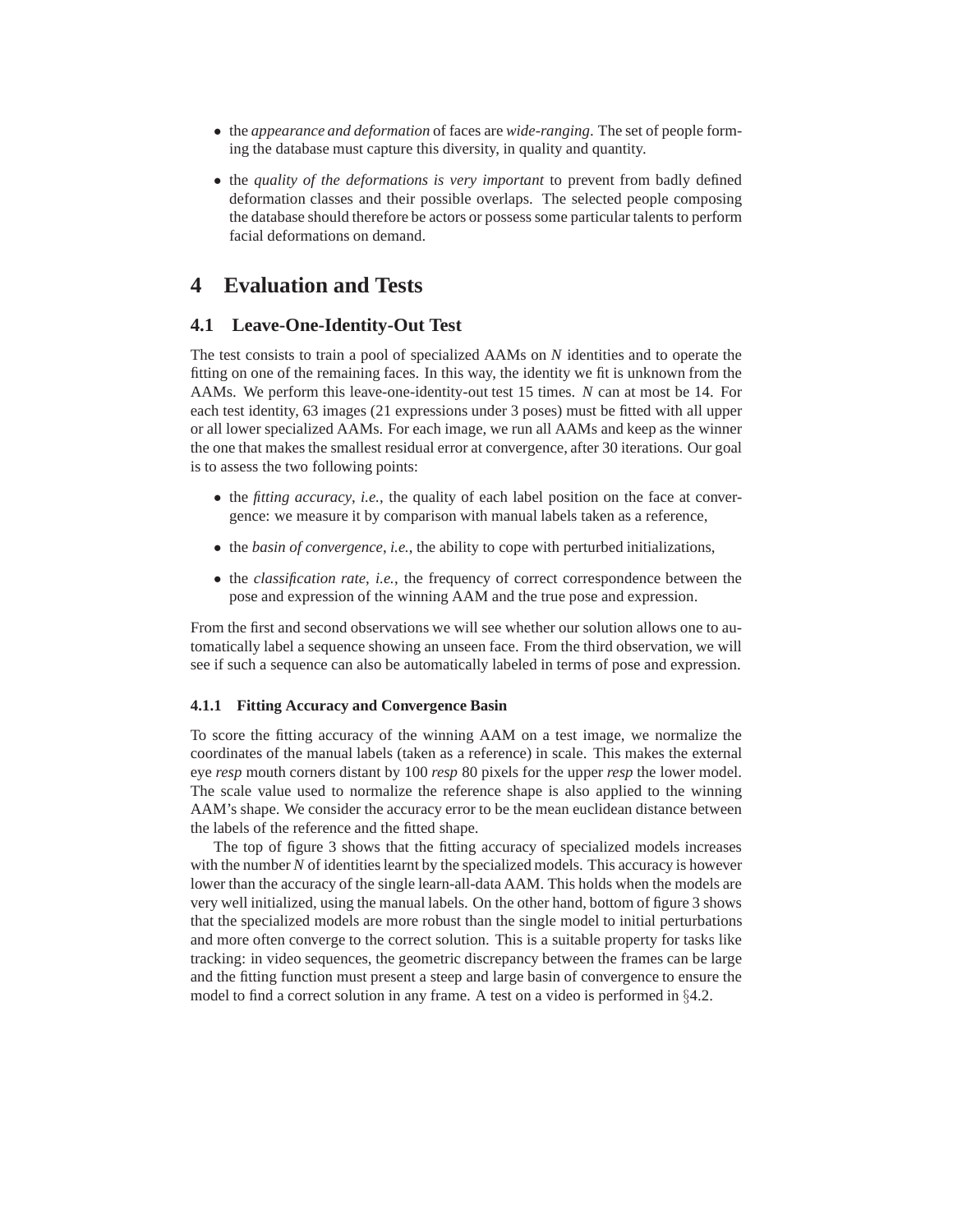

Figure 3: (Top) the fitting accuracy is illustrated for various sizes *N* of the training dataset. The behavior is similar for specialized upper AAMs (top left) and lower AAMs (top right). For comparison purposes with the  $N = 14$  case, the dashed curve represents the accuracy obtained with a single AAM classically learning all deformations, identities and poses. For these tests, manual labels are used to perfectly initialize all model fittings. (Bottom) the fitting robustness to the initial position is compared for single and specialized upper AAMs (bottom left) and lower AAMs (bottom right) for different perturbation intensities. The case of perfect initialization is repeated for comparison sake. For the perturbed cases, the models are initialized in a shifted position along the horizontal and vertical axes. Two shifting magnitudes are tested:  $1/14$  and  $1/7$  of the distance separating the two external eye corners. For the latter, there is initially no overlap between the eyes in the image and the eyes in the model.

#### **4.1.2 Classification Results**

Table 1 shows the percentage of correct classification obtained on all test images for different training set sizes and for two position perturbation magnitudes in the  $N = 14$ case. The classification rate increases with the number of identities learnt by the AAMs. For  $N = 14$ , 71% correct expression classification is reached on unseen identities when no perturbation is introduced in the initial position. This percentage of correct expression classification is high, and most of the classification confusion is obviously made between classes that are very close. The three different intensities for the smile (deformations n°2, 3 and 4), and the two mouth apertures (deformations n°18 and 19) can easily be confused and the classification failure mainly comes from this reason. Coarser clusters of expressions would improve the classification results, whereas further detailing the range of expressions in the database would increase the possible overlap between classes.

#### **4.2 Test on a Sequence**

We compare the tracking ability of our pool of specialized AAMs and the single learnall-data AAM. To do so, we select, manually label the most informative frames of the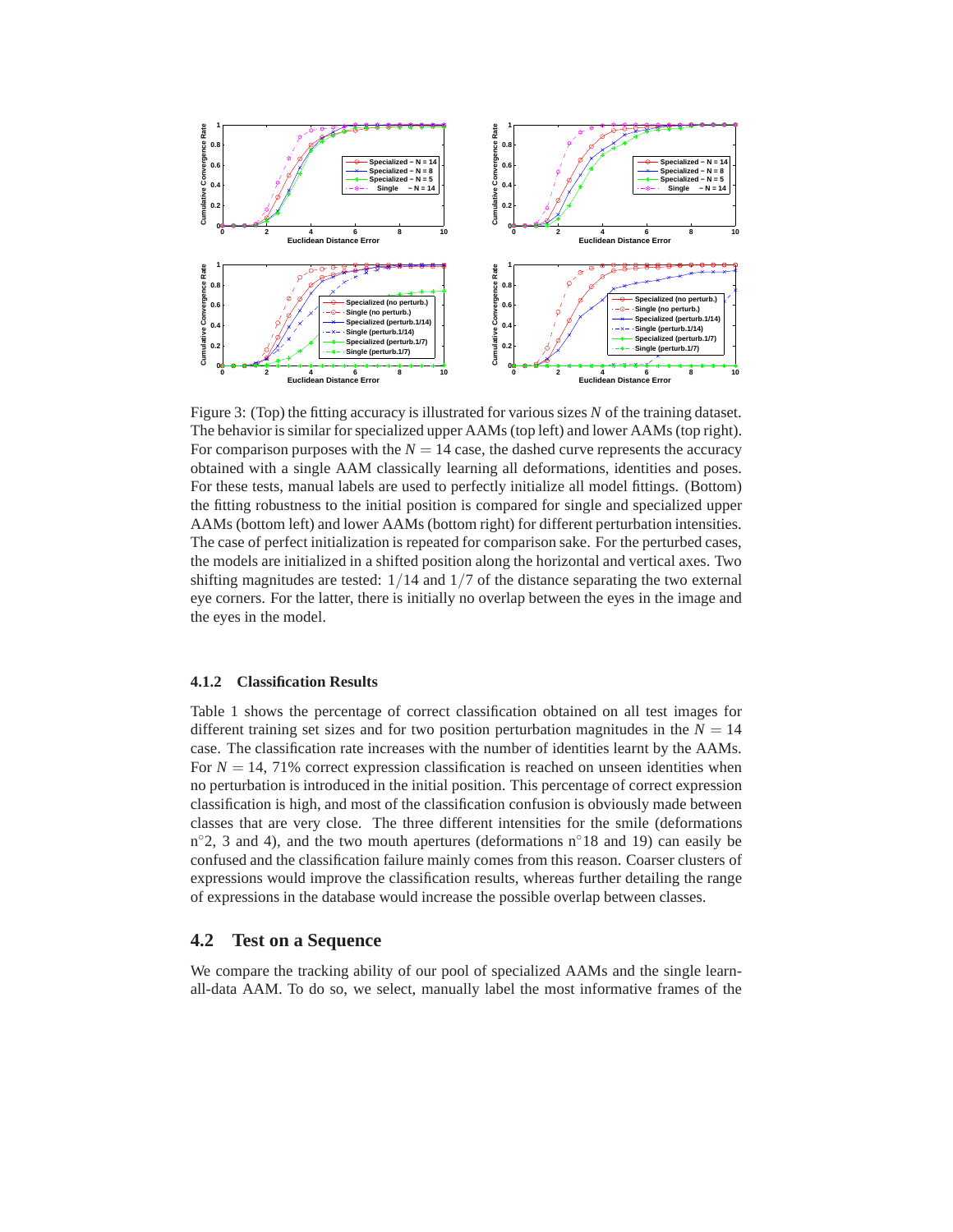| $\perp$ Correct Classification of $\perp$ | $N=5$ | $N=8$ |       | $N=14$   $N=14$ (perturb.1/14) | $N=14$ (perturb.1/7) |
|-------------------------------------------|-------|-------|-------|--------------------------------|----------------------|
| Expression                                | 64%   | 68%   | $1\%$ | 67%                            | 23%                  |
| Angle                                     | 68%   | 73%   | 74%   | 72%                            | 40%                  |
| $Expression + Angle$                      | 48%   | 52%   | 54%   | 50%                            | 10%                  |

Table 1: Percentage of correct classification of expression only, angle only and both expression and angle. Results are given for various sizes of the training set and for the case where the model trained over 14 identities is perturbed in position.

sequence and train an AAM able to fit the whole sequence with high accuracy. This provides the reference face labels at each frame for the test described below.

The test consists to perform the long multiple specialized AAM fitting process on each frame and score the fitting accuracy with respect to the reference labels. A similar test is done with the single, learn-all-data upper and lower AAMs. The fitting result on one frame is used to initialize the model on the following frame. Results are normalized in shape as in  $\S 4.1.1$ . Figure 6 compares the tracking accuracy of specialized and single AAMs, whereas figures 4 and 5 shows some fitting results obtained with specialized AAMs and with the single AAMs. For the upper face, the single AAM is often more accurate when it starts close from the solution, confirming our previous observations. On the other hand, more robustness to sudden facial deformations and pose changes is observed for the specialized models. The single model is not able to track eye blinks and pose variations. This tasks is however well accomplished by the specialized models. For the lower face, the single AAM is unable to track the mouth and remains in its initial position along the whole video. The model expressivity is too high to be sensitive to the displacement of low gradient area such as the mouth. Indeed, it can express with low residual error any area surrounding the mouth. The specialized models manage to correctly fit all frames of the sequence.

## **5 Conclusion**

We proposed a solution to the difficult problem of fitting AAMs on unseen faces, allowing variations in pose and expression. This is done by means of a pool of AAMs, each one being specialized on a particular pose and expression. These AAMs are fitted on the picture in a multiple fitting fashion. We tested our solution and compared it with the classical way that consists to train a single AAM on a large training set, including variability sources in pose, expression and identity. We showed that the inertia of such an AAM is so high that the model easily stays into its initial position. On the other hand, our pool of specialized AAMs present a good ability to discriminate the different pairs of pose and expression, and shows to accurately fit the face despite fast head motion and expression changes often present in a video. We plan to use the accurate fitting of our specialized models to automatically label all frames of a sequence, and train a person-specific AAM for this person. This AAM can be used to reliably track the face in real-time during the following sessions. In addition, the specialization of each AAM may allow us to flag the face pose and expression at each frame of the subsequent videos in real-time.

The main next difficulty we foresee is to make our solution invariant to illumination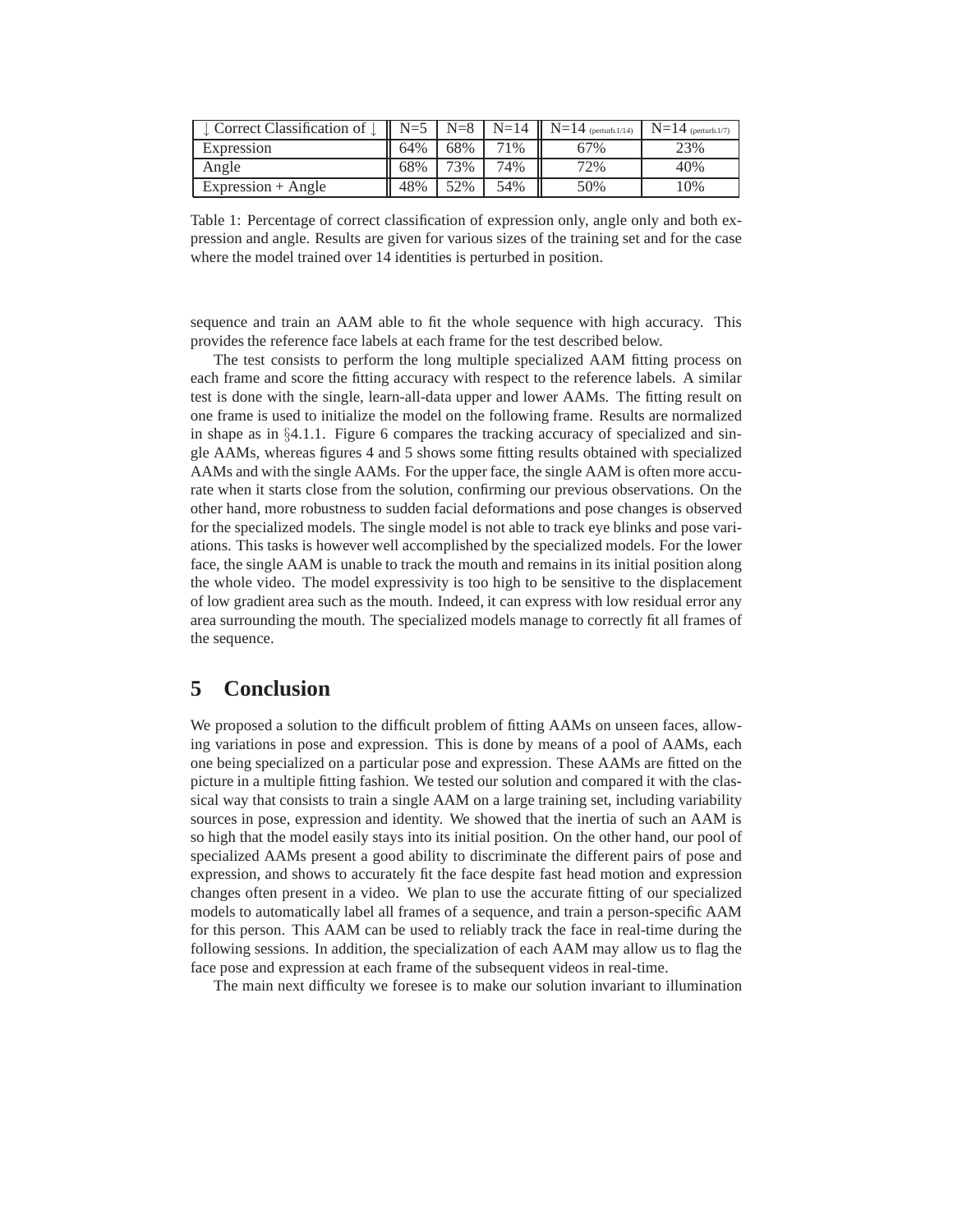

Figure 4: Fitting results obtained with the specialized models on some frames (number 22, 41, 45, 52, 58, 74, 78 and 106) extracted from a video showing identity 2. High fitting accuracy is often observed and difficult facial changes such as eye blinks and sudden pose variations are retrieved reliably. The classification of 5 *resp* 1 upper *resp* lower deformations is missed among 23 *resp* 11 deformations occuring over the complete sequence. An example of failure is showed on the bottom left frame where deformation n◦7 is confused with deformation n<sup>°</sup>0.



Figure 5: Fitting results of the single learn-all-data upper and lower AAMs showed for the same frames as in Figure 4. The inertia of these models are so high that they cannot handle large feature displacements. This is particularly true for the lower AAM because the mouth is likely to present small image gradients. The upper AAM shows to nicely track the raised eyebrows and provide good fitting accuracy on some of the frames.